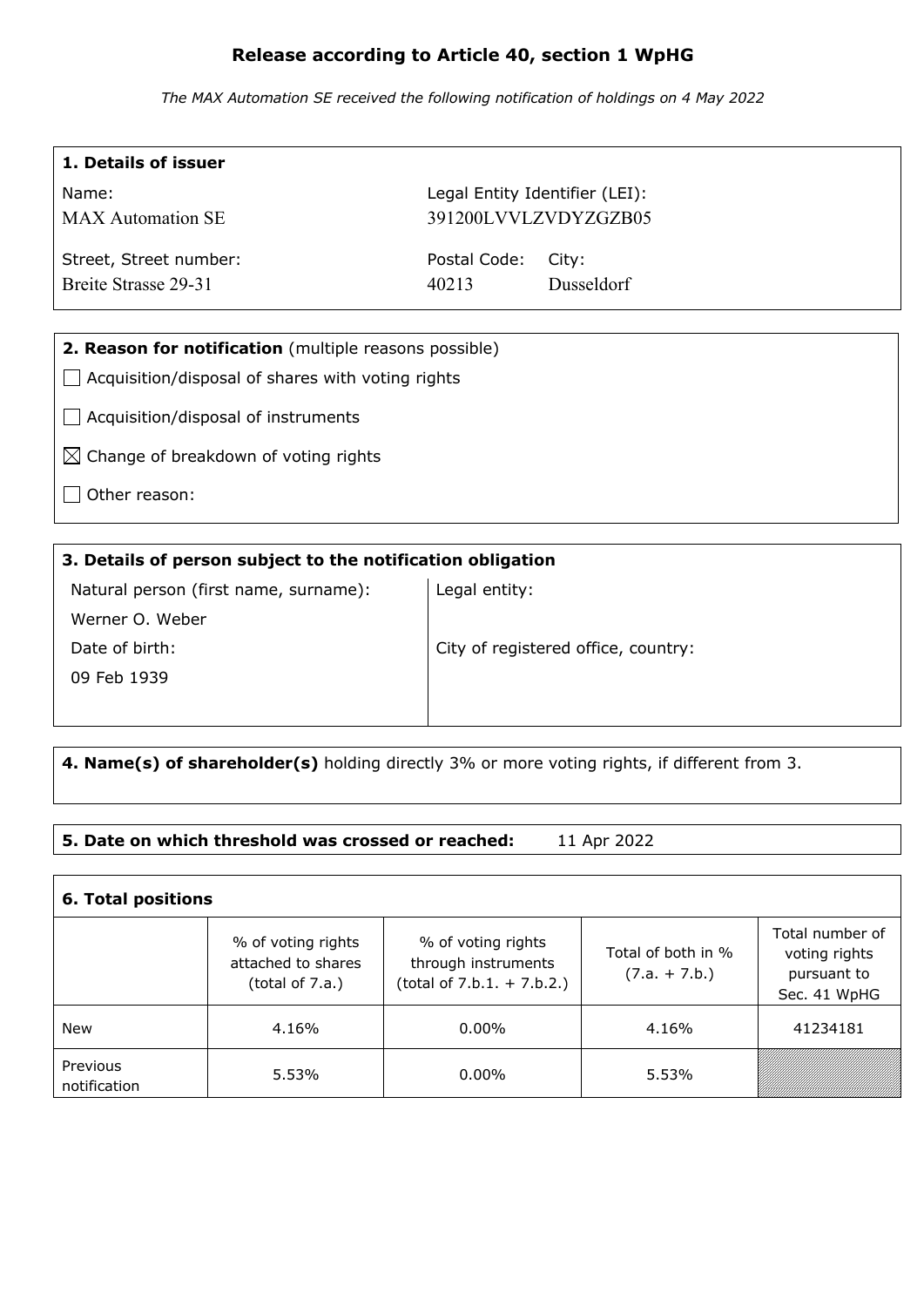| 7. Details on total positions                          |                             |                            |                          |                            |  |
|--------------------------------------------------------|-----------------------------|----------------------------|--------------------------|----------------------------|--|
| a. Voting rights attached to shares (Sec. 33, 34 WpHG) |                             |                            |                          |                            |  |
|                                                        | Absolute                    |                            | In $%$                   |                            |  |
| <b>ISIN</b>                                            | Direct<br>(Sec. 33<br>WpHG) | Indirect<br>(Sec. 34 WpHG) | Direct<br>(Sec. 33 WpHG) | Indirect<br>(Sec. 34 WpHG) |  |
| DE000A2DA588                                           | 1715161                     | 0                          | 4.16%                    | $0.00\%$                   |  |
| <b>Total</b>                                           | 1715161                     |                            |                          | 4.16%                      |  |

## **b.1. Instruments according to Sec. 38 (1) no. 1 WpHG** (please use annex in case of more than 3 instruments)

| Type of instrument | Expiration or<br>maturity date | Exercise or conversion<br>period | Voting rights<br>absolute | Voting rights in % |
|--------------------|--------------------------------|----------------------------------|---------------------------|--------------------|
|                    |                                |                                  |                           | $0.00\%$           |
|                    |                                | <b>Total</b>                     |                           | $0.00\%$           |

| <b>b.2. Instruments according to Sec. 38 (1) no. 2 WpHG</b> (please use annex in case of more than 3<br>instruments) |                                |                                     |                                |                           |                                   |
|----------------------------------------------------------------------------------------------------------------------|--------------------------------|-------------------------------------|--------------------------------|---------------------------|-----------------------------------|
| Type of instrument                                                                                                   | Expiration or<br>maturity date | Exercise or<br>conversion<br>period | Cash or physical<br>settlement | Voting rights<br>absolute | Voting rights in<br>$\frac{0}{0}$ |
|                                                                                                                      |                                |                                     |                                | 0                         | $0.00\%$                          |
|                                                                                                                      |                                |                                     | Total                          | O                         | $0.00\%$                          |

#### **8. Information in relation to the person subject to the notification obligation (please tick the** applicable box)**:**

 $\boxtimes$  Person subject to the notification (3.) obligation is not controlled nor does it control any other undertaking(s) holding directly or indirectly an interest in the (underlying) issuer (1.).

 $\Box$  Full chain of controlled undertakings starting with the ultimate controlling natural person or legal entity (in case of more than four undertakings please always provide only to BaFin also an organizational chart):

| Name | % of voting rights<br>(if at least 3% or<br>more) | % of voting rights<br>through instruments<br>(if at least 5% or<br>more) | Total of both<br>(if at least 5% or more) |
|------|---------------------------------------------------|--------------------------------------------------------------------------|-------------------------------------------|
|      | $\%$                                              | $\frac{0}{0}$                                                            | $\frac{0}{0}$                             |